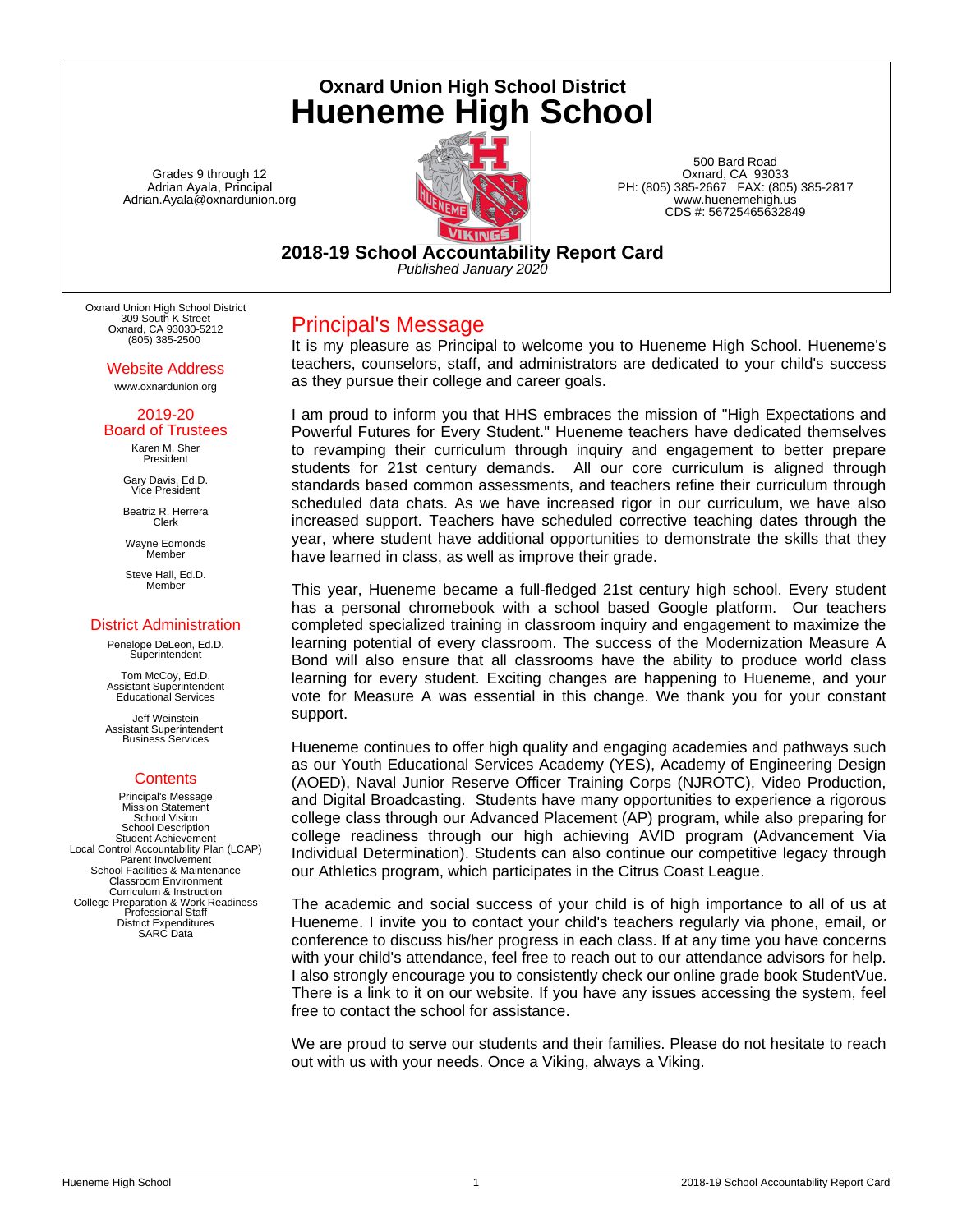## Mission Statement

The mission of Hueneme High School is to provide students with the opportunity for personal growth and leadership experience that enables mastery of academics, 21st Century technical skills, and development of personal and social values that lead to lifelong learning and success.

ESLR (Expected Schoolwide Learning Results) Self-Directed Learners Responsible Individuals Effective Communicators Prepared For and Informed About Their Post-Secondary **Options** 

## School Vision

Working Together to Prepare Individuals for Lifelong **Success** 

## School Description

Hueneme High School is located in the southern region of Oxnard and serves students in grades nine through twelve following a traditional calendar. At the beginning of the 2018-19 school year, 2186 students were enrolled, including 13.7% in special education, 12.9% qualifying for English Language Learner support, and 85.3% qualifying for free or reduced price lunch.

| Student Enrollment by Student Group / Grade Level<br>2018-19 |                          |  |                         |               |
|--------------------------------------------------------------|--------------------------|--|-------------------------|---------------|
| <b>Student Group</b>                                         | % of Total<br>Enrollment |  | Grade Level             | # of Students |
| Black or<br>African-Amer.                                    | 1.60%                    |  | Grade 9                 | 679           |
| Amer. Indian or<br>Alaska Native                             | $0.00\%$                 |  | Grade 10                | 581           |
| Asian                                                        | 0.50%                    |  | Grade 11                | 435           |
| Filipino                                                     | 2.20%                    |  | Grade 12                | 491           |
| Hisp. or Latino                                              | 92.00%                   |  | Ungraded                | 0             |
| Native Hawaiian or<br>Pacific Islander                       | 0.40%                    |  |                         |               |
| White                                                        | 2.20%                    |  |                         |               |
| Two or More Races                                            | 1.10%                    |  |                         |               |
| Students with<br><b>Disabilities</b>                         | 13.70%                   |  |                         |               |
| Socioeconomically<br>Disadvantaged                           | 85.30%                   |  |                         |               |
| <b>English Learners</b>                                      | 12.90%                   |  |                         |               |
| Foster Youth                                                 | 0.30%                    |  |                         |               |
| <b>Homeless</b>                                              | 1.00%                    |  |                         |               |
|                                                              |                          |  | <b>Total Enrollment</b> | 2.186         |

# Student Achievement

## Physical Fitness

In the spring of each year, Hueneme High School is required by the state to administer a physical fitness test to all students in grade nine. The physical fitness test measures each student's ability to complete fitness tasks in six major areas. Students who either meet or exceed the standards in all six fitness areas are considered to be in the "healthy fitness zone." The chart reported in this document reports only the percentage in each category,

not a cumulative total of the results for categories 4 of 6 and 5 of 6. Comparative district and state results can be found at the CDE's website.

| <b>Physical Fitness Test</b><br>Percentage of Students Meeting California Fitness Standards<br>2018-19 |                                                      |           |                                        |  |
|--------------------------------------------------------------------------------------------------------|------------------------------------------------------|-----------|----------------------------------------|--|
|                                                                                                        | Percentage of Students Meeting Standards             |           |                                        |  |
| Grade Level<br>Tested                                                                                  | Four of Six Fitness Five of Six Fitness<br>Standards | Standards | Six of Six Fitness<br><b>Standards</b> |  |
| Ninth                                                                                                  | 28.0                                                 | 221       | 18.2                                   |  |

*Note: Percentages are not calculated and double dashes (--) appear in the table when the number of students tested is ten or less, either because the number of students in this category is too small for statistical accuracy or to protect student privacy.*

#### California Assessment of Student Performance and Progress

The California Assessment of Student Performance and Progress (CAASPP) System includes the Smarter Balanced Summative Assessments (SBAC) for students in the general education population, and the California Alternate Assessments (CAAs) for students with the most significant cognitive disabilities. Only eligible students may participate in the administration of the CAAs. CAAs items are aligned with alternative achievement standards, which are linked with the Common Core State Standards (CCSS). CAASPP results are a measure of how well students are mastering California's standards in English language arts/literacy (ELA) and mathematics, and are given to grades three through eight and grade eleven. SBAC tests assess student performance in ELA/Literacy and mathematics utilizing computer-adaptive tests and performance tasks, and CAAs test items are aligned with alternative achievement standards which are linked with the Common Core State Standards (CCSS).

The CAASPP results shown in this report include overall results comparing the school, district and state scores as well as the school's overall score in each applicable subgroup. Results are shown only for subgroups with ten students or more taking the exam. For those categories that are blank in the tables, no students met subgroup criteria. More information on CAASPP can be found on the California Department of Education's website www.cde.ca.gov/ta/tg/ca/.

| <b>CAASPP Test Results in ELA and Mathematics - All Students</b> |                                                                                                        |      |                 |       |           |       |  |
|------------------------------------------------------------------|--------------------------------------------------------------------------------------------------------|------|-----------------|-------|-----------|-------|--|
|                                                                  | Percent of Students Scoring at Proficient or<br>Advanced<br>(meeting or exceeding the state standards) |      |                 |       |           |       |  |
|                                                                  | School                                                                                                 |      | <b>District</b> |       | State     |       |  |
|                                                                  | 18-19<br>17-18                                                                                         |      | $17 - 18$       | 18-19 | $17 - 18$ | 18-19 |  |
| English-Language Arts/Literacy<br>(grades $3-8$ and $11$ )       | 32.0                                                                                                   | 38.0 | 47.0            | 50.0  | 50.0      | 48.0  |  |
| Mathematics<br>$(\text{grades } 3-8 \text{ and } 11)$            | 19.0                                                                                                   | 15.0 | 29.0            | 29.0  | 38.0      | 37.0  |  |

*Note: Percentages are not calculated when the number of students tested is ten or less, either because the number of students in this category is too small for statistical accuracy or to protect student privacy.*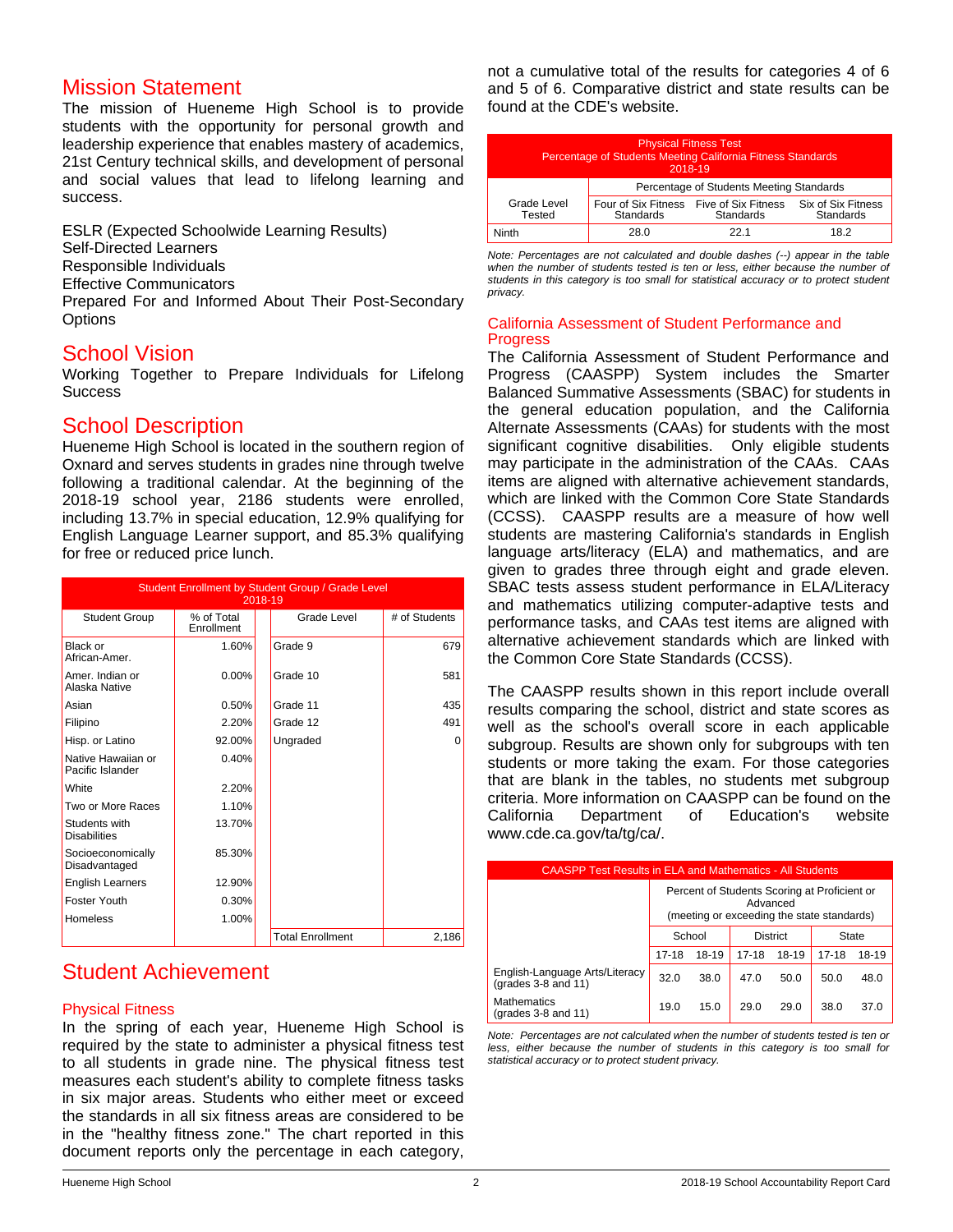|                                                   | CAASPP Test Results in ELA by Student Group (2018-19) |          |          |               |                                              |
|---------------------------------------------------|-------------------------------------------------------|----------|----------|---------------|----------------------------------------------|
|                                                   | Total                                                 |          |          | % Not         | % Meeting<br>or<br>Exceeding<br><b>State</b> |
| <b>Student Groups</b>                             | Enrollment                                            | # Tested | % Tested | <b>Tested</b> | <b>Standards</b>                             |
| <b>All Students</b>                               | 406                                                   | 378      | 93.10    | 6.90          | 38.30                                        |
| Male                                              | 209                                                   | 190      | 90.91    | 9.09          | 32.28                                        |
| Female                                            | 197                                                   | 188      | 95.43    | 4.57          | 44.39                                        |
| Black or<br>African-Amer.                         | --                                                    | --       |          | --            | --                                           |
| Amer, Indian or<br>Alaska Native                  |                                                       |          |          |               |                                              |
| Asian                                             | --                                                    | --       | --       | --            | --                                           |
| Filipino                                          | --                                                    | --       |          | --            | $-$                                          |
| Hisp. or Latino                                   | 373                                                   | 348      | 93.30    | 6.70          | 36.99                                        |
| Native Hawaiian or<br>Pacific Islander            |                                                       | --       |          | --            |                                              |
| White                                             | --                                                    | --       | --       | --            | --                                           |
| Two or More Races                                 | --                                                    | $-$      |          | --            | --                                           |
| <b>English Learners</b>                           | 101                                                   | 88       | 87.13    | 12.87         | 11.63                                        |
| Socioeconomically<br>Disadvantaged                | 341                                                   | 324      | 95.01    | 4.99          | 37.89                                        |
| Students with<br><b>Disabilities</b>              | 50                                                    | 46       | 92.00    | 8.00          | 6.67                                         |
| <b>Students Receiving</b><br>Migrant Ed. Services | --                                                    | --       |          | --            |                                              |
| Foster Youth                                      |                                                       |          |          |               |                                              |
| Homeless                                          | --                                                    | --       | --       | --            | --                                           |

|                                                   | <b>CAASPP Test Results in Mathematics by Student Group (2018-19)</b> |          |          |                 |                              |  |  |
|---------------------------------------------------|----------------------------------------------------------------------|----------|----------|-----------------|------------------------------|--|--|
|                                                   |                                                                      |          |          |                 | % Meeting<br>or<br>Exceeding |  |  |
| <b>Student Groups</b>                             | Total<br>Enrollment                                                  | # Tested | % Tested | % Not<br>Tested | State<br><b>Standards</b>    |  |  |
|                                                   |                                                                      |          |          |                 |                              |  |  |
| <b>All Students</b>                               | 409                                                                  | 386      | 94.38    | 5.62            | 15.06                        |  |  |
| Male                                              | 212                                                                  | 198      | 93.40    | 6.60            | 16.16                        |  |  |
| Female                                            | 197                                                                  | 188      | 95.43    | 4.57            | 13.90                        |  |  |
| Black or<br>African-Amer.                         | --                                                                   | --       |          |                 |                              |  |  |
| Amer, Indian or<br>Alaska Native                  |                                                                      |          |          |                 |                              |  |  |
| Asian                                             | --                                                                   | --       | --       | --              | --                           |  |  |
| Filipino                                          | $\overline{a}$                                                       | --       |          |                 | $\overline{a}$               |  |  |
| Hisp. or Latino                                   | 375                                                                  | 356      | 94.93    | 5.07            | 14.08                        |  |  |
| Native Hawaiian or<br>Pacific Islander            | --                                                                   | --       |          |                 | --                           |  |  |
| White                                             | ۵.                                                                   | --       | --       | --              | --                           |  |  |
| Two or More Races                                 | --                                                                   | --       |          |                 | --                           |  |  |
| <b>English Learners</b>                           | 103                                                                  | 92       | 89.32    | 10.68           | 2.17                         |  |  |
| Socioeconomically<br>Disadvantaged                | 344                                                                  | 331      | 96.22    | 3.78            | 14.24                        |  |  |
| Students with<br><b>Disabilities</b>              | 50                                                                   | 47       | 94.00    | 6.00            | 0.00                         |  |  |
| <b>Students Receiving</b><br>Migrant Ed. Services | --                                                                   | --       |          |                 | --                           |  |  |
| <b>Foster Youth</b>                               |                                                                      |          |          |                 |                              |  |  |
| Homeless                                          | --                                                                   | --       | --       | --              | --                           |  |  |

*Note: ELA/Mathematics test results include the Smarter Balanced Summative Assessment and the CAA. The "Percent Met or Exceeded" is calculated by taking the total number of students who met or exceeded the standard on the Smarter Balanced Summative Assessment plus the total number of students who met the standard (i.e., achieved Level 3 – Alternate) on the CAAs divided by the total number of students who participated in both assessments.*

*Note: Double dashes (--) appear in the table when the number of students is ten or less, either because the number of students in this category is too small for statistical accuracy or to protect student privacy.*

*Note: The number of students tested includes all students who participated in the test whether they received a score or not; however, the number of students tested* *is not the number that was used to calculate the achievement level percentages. The achievement level percentages are calculated using only students who received scores.*

|                                        | <b>CAASPP Test Results in Science for All Students</b>                                              |       |       |       |           |       |
|----------------------------------------|-----------------------------------------------------------------------------------------------------|-------|-------|-------|-----------|-------|
|                                        | Percent of Students Scoring at Proficient or Advanced<br>(meeting or exceeding the state standards) |       |       |       |           |       |
|                                        | School<br><b>District</b><br>State                                                                  |       |       |       |           |       |
|                                        | $17-18$                                                                                             | 18-19 | 17-18 | 18-19 | $17 - 18$ | 18-19 |
| Science<br>(grades 5, 8,<br>and $10$ ) | N/A                                                                                                 | N/A   | N/A   | N/A   | N/A       | N/A   |

*Note: Cells with N/A values do not require data.*

*Note: This is a placeholder for the California Science Test (CAST) which was administered operationally during the 2018-19 school year. However, these data are not available for including in the 2018-19 SARC posting due February 1, 2020. These data will be included in the SARC 2019-20 posting due February 1, 2021.*

# Local Control Accountability Plan (LCAP)

As part of the new Local Control Funding Formula, school districts are required to develop, adopt, and annually update a three-year Local Control and Accountability Plan (LCAP). The following components of this SARC address some of the priorities identified in the District's LCAP:

Conditions of Learning (Basic Services) – State Priority 1: Degree to which teachers are appropriately assigned and fully credentialed in the subject areas and for the pupils<br>they are teaching; pupils have access to they are teaching; pupils have access to standards-aligned Instructional materials and school facilities are maintained in good repair. *Teacher Assignment*, including the Teacher Credentials & Misassignments chart; *Instructional Materials*, including the Textbooks chart; and *School Facilities & Maintenance*, including the Campus Description and School Facility Good Repair Status charts.

Conditions of Learning (Implementation of State Standards) – State Priority  $2$ : academic content and performance standards adopted by the state board for all pupils. Not covered in the School Accountability Report Card.

Parental Involvement – State Priority 3: Efforts to seek parent input in decision making, promotion of parent participation in programs for unduplicated pupils and special need subgroups. Covered in *Parent Involvement.*

Pupil Achievement – State Priority 4: Performance on standardized tests, score on Academic Performance Index, share of pupils that are college and career ready, share of English learners that become English proficient, English learner reclassification rate, share of pupils that pass Advanced Placement exams with a 3 or higher, and share of pupils determined prepared for college by the Early Assessment Program. Covered in California Early Assessment Program. *Assessment of Student Performance and Progress*, including the CAASPP charts.

Engagement (Pupil Engagement) – State Priority 5: School attendance rates, chronic absenteeism rates, middle school dropout rates, high school dropout rates, and high school graduation rates. Covered in *Dropout &*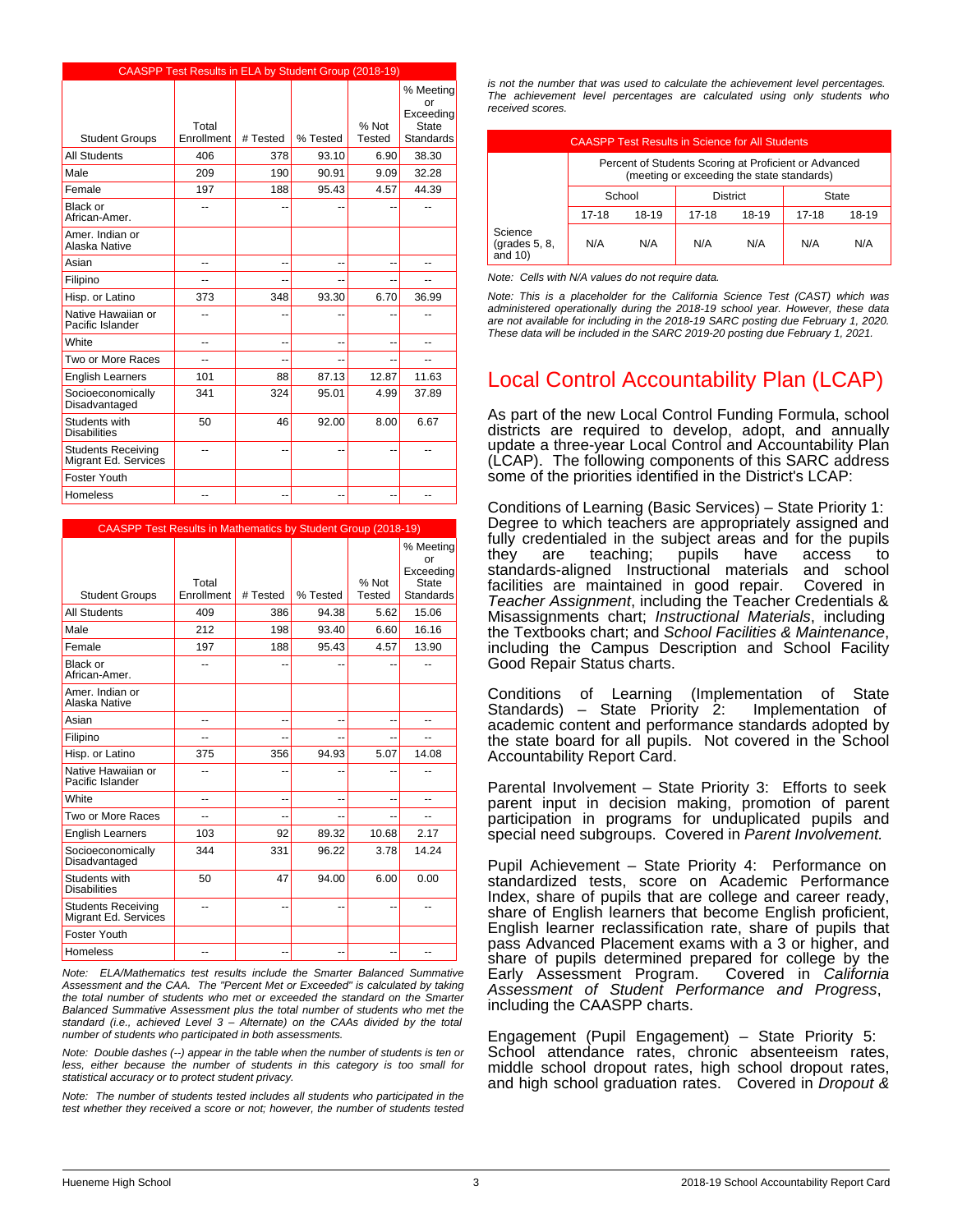*Graduation Rates*, including the Dropout chart; and *Graduation Requirements*, including the Graduation Rate chart for high schools only.

School Climate – State Priority 6: Pupil suspension rates, pupil expulsion rates, other local measures including surveys of pupils, and parents and teachers on the sense of safety and school connectedness. Covered in *Discipline & Climate for Learning*, including Suspension & Expulsion chart; and *School Site Safety Plan.*

Conditions of Learning (Course Access) – State Priority 7: Pupil enrollment in a broad course of study that includes<br>all of the subject areas. Not covered in the School Not covered in the School Accountability Report Card.

Other Pupil Outcomes – State Priority 8: Pupil outcomes in the subject areas. Covered in *Physical Fitness*, including the Physical Fitness Test chart.

## Parent Involvement

Parents are encouraged to get involved in their child's learning environment either by volunteering in the classroom, participating in a decision-making group, or simply attending school events.

Parents stay informed on upcoming events and school activities through flyers, the school website, Parent Square, Twitter, and ParentVUE. Contact the school office at (805) 385-2667 for more information on how to become involved in your child's learning environment.

## **Opportunities to Volunteer**

**Chaperone** Classroom Helper

## **Committees**

English Learner Advisory Council District English Learner Advisory Council School Site Council Migrant Parent Council Band Booster Measure A Oversight Committee

#### **School Activities**

Back to School Night Sports Events Student Performances Academic Recognition FAFSA Nights College Application Nights

# School Facilities & Maintenance

The district takes great efforts to ensure that all schools are clean, safe, and functional through proper facilities maintenance and campus supervision. Hueneme High School's original facilities were built in 1959; ongoing maintenance and campus improvements ensure facilities remain up to date and provide adequate space for students and staff. District maintenance and site custodial staff ensure that the repairs necessary to keep the school in good condition are completed in a timely manner. A work order process is used by school and district staff to communicate non-routine maintenance requests. In the last 12 months, the following campus repairs or improvements have been completed:

2018-19 Campus Repairs or Improvements:

- Installation of four new biology labs
- Modernization of the art room
- Installation of new furniture in six new classrooms
- Installationo f new flooring in classrooms
- Upgrades to Wi-Fi and the addition of take home hotspots are available to students for their use at home
- Measure A Upgrades (in process and continuing throughout the next school year)

Every morning before school begins, the custodian inspects facilities for safety hazards or other conditions that need attention prior to students and staff entering school grounds. Three day custodians and six evening custodians are assigned to Hueneme High School. The day custodians are responsible for:

- Classroom cleaning
- Cafeteria setup/cleanup
- Office area cleaning
- Restroom cleaning
- Trash removal

Restrooms are checked twice a day for cleanliness and subsequently cleaned as needed. The evening custodians are responsible for:

- Classroom cleaning
- Common use area cleaning
- Restroom cleaning
- Trash removal

The principal or designee communicates with custodial staff daily concerning maintenance and school safety issues.

| <b>Campus Description</b>      |          |
|--------------------------------|----------|
| Year Built                     | 1959     |
| Acreage                        | 30       |
| Square Footage                 | 177209   |
|                                | Quantity |
| <b>Permanent Classrooms</b>    | 77       |
| Portable Classrooms            | 12       |
| Restrooms (sets)               | 3        |
| Computer Lab(s)                | 4        |
| Library                        | 1        |
| <b>Administration Building</b> |          |
| Cafeteria                      | 1        |
| College & Career Center        | 1        |
| <b>Field House</b>             |          |
| Gymnasium                      |          |
| Music Room                     | 1        |
| Staff Lounge                   |          |
| Swimming Pool                  |          |
| Teacher Work Room/Mail Room    |          |
| <b>Weight Rooms</b>            | 2        |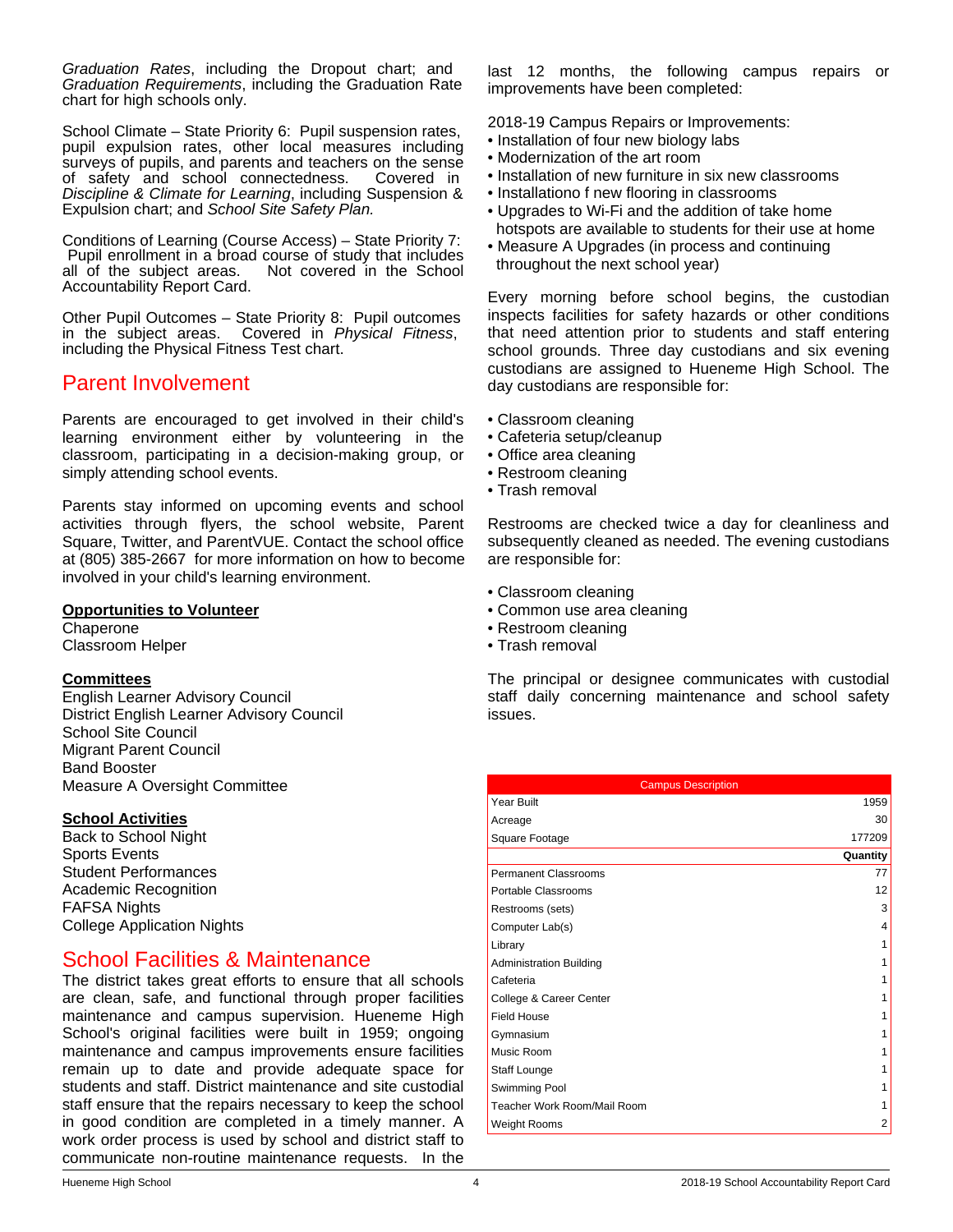#### Facilities Inspection

The district's maintenance department inspects Hueneme High School on an annual basis in accordance with Education Code §17592.72(c)(1). Hueneme High School uses a school site inspection survey to identify unsafe or hazardous conditions and facility improvement needs. The most recent school inspection took place between Monday, July 01, 2019 and Sunday, June 27, 2019. Deficiencies noted in the school inspection survey were corrected immediately by the district's maintenance department. During fiscal year 2018-19, all restrooms were fully functional and available for student use at the time of the inspection.

| <b>School Facility Good Repair Status</b><br>Most Recent Inspection: Monday, July 01, 2019 |                      |      |      |  |  |
|--------------------------------------------------------------------------------------------|----------------------|------|------|--|--|
| Item Inspected                                                                             | <b>Repair Status</b> |      |      |  |  |
|                                                                                            | Good                 | Fair | Poor |  |  |
| A. Systems                                                                                 |                      |      |      |  |  |
| <b>B.</b> Interior                                                                         |                      |      |      |  |  |
| C. Cleanliness                                                                             |                      |      |      |  |  |
| D. Electrical                                                                              |                      |      |      |  |  |
| E. Restrooms / Fountains                                                                   |                      |      |      |  |  |
| F. Safety                                                                                  |                      |      |      |  |  |
| G. Structural                                                                              |                      |      |      |  |  |
| H. External                                                                                |                      |      |      |  |  |

|                | Repair Needed and Action Taken or Planned                                                                                                                                                                                                                                                                                                                                                                                                                                                                                                                                                                                                                        |
|----------------|------------------------------------------------------------------------------------------------------------------------------------------------------------------------------------------------------------------------------------------------------------------------------------------------------------------------------------------------------------------------------------------------------------------------------------------------------------------------------------------------------------------------------------------------------------------------------------------------------------------------------------------------------------------|
| Section Number | Comment                                                                                                                                                                                                                                                                                                                                                                                                                                                                                                                                                                                                                                                          |
| (B)            | Faculty Lounge Space 2; Classrooms 90, 91, 49, 53, 56, 69;<br>ROTC Portable Classroom 3; Portable Classroom P-5 -<br>Inspect/replace damaged ceiling tile                                                                                                                                                                                                                                                                                                                                                                                                                                                                                                        |
|                | Classroom 4; Custodial Close Space 2; Gym Equipment<br>Room Storage Space 2 - Inspect/repair walls                                                                                                                                                                                                                                                                                                                                                                                                                                                                                                                                                               |
|                | Classrooms 6, 8, 10, 24, 41, 42; Restroom Space 1; Inner<br>Workroom between 41 & 42 Space 42-A; Inner Workroom<br>between 43 & 44 Space 2; Classroom 46 Inner Office Space<br>3; Bldg "F" Girls Locker Area Space 1; Coaches Office<br>Adjacent Room 14 Space 15; Band Storage Shelving Area<br>Space 15; Band Storage Space 13; YSO Office Space 102;<br>Hallway Space 2; Drama Room Storage Space 4; Workroom<br>50-A; Storage between 50 & 51 Space 1; Sm. Gymnasium<br>Main Area Space 1; Bldg "R" Weight Room Space 1;<br>Fieldhouse Office Space 2; Portable Classroom P-5 Storage<br>1; Bldg "U4" Classroom 75 - Inspect/replace missing ceiling<br>tile |
|                | Classrooms 18, 21, 23, 24, 33, 46, 54, 59, 60, 63, 67, 68, 69<br>- Inspect/repair baseboard                                                                                                                                                                                                                                                                                                                                                                                                                                                                                                                                                                      |
|                | Rear Locker Room Inner Storage Space 3; Weight Training<br>Inner Office 8; Band Storage Room - Inspection/may require<br>repainting                                                                                                                                                                                                                                                                                                                                                                                                                                                                                                                              |
|                | Custodial Close Space 5; Inner Office Space 5; Portable<br>Classroom P-4 - Inspect/repair hole in wall                                                                                                                                                                                                                                                                                                                                                                                                                                                                                                                                                           |
|                | Drama Room Office Space 1; Drama Room Storage Space 4<br>- Inspection/resecure ceiling tile                                                                                                                                                                                                                                                                                                                                                                                                                                                                                                                                                                      |
|                | Classroom 52; Classroom P-8 - Inspect/replace missing floor<br>tile                                                                                                                                                                                                                                                                                                                                                                                                                                                                                                                                                                                              |
|                | Fieldhouse Outside Boy's RR - Replace broken air vent<br>cover                                                                                                                                                                                                                                                                                                                                                                                                                                                                                                                                                                                                   |
|                | Fieldhouse Storage Space 6 - Inspection/repair cabinet and<br>cabinet door                                                                                                                                                                                                                                                                                                                                                                                                                                                                                                                                                                                       |
| (C)            | Classroom 89; Student Store Space 2; ASB Storage Space<br>4; ASB Office Space 5; Gym Equipment Storage Spaces 10<br>& 12; Sm. Gymnasium Storage Space 2; Fieldhouse<br>Mechanic Room Space 7 - Needs housekeeping                                                                                                                                                                                                                                                                                                                                                                                                                                                |
| (D)            | Office Adjacent to Room 14 Space 13; Main Coaches Office<br>Space 14; Bldg "H" ASB Room 83; Career Center Room 85;<br>Classrooms 86, 88, 89; Classroom 88 Inner Office Space 17;<br>Classroom 89 Inner Storage Space 15; Office Space 19;<br>ROTC Classrooms 71 & 72; Gym Lobby Area Space 6 -<br>Replace damaged/missing light cover                                                                                                                                                                                                                                                                                                                            |
|                | Classroom 55, 58, 59, 62; Bldg "Q" Classroom P-7 - Replace<br>damaged/missing plug outlet                                                                                                                                                                                                                                                                                                                                                                                                                                                                                                                                                                        |
| (H)            | Media Room Space 11; Office Space 5; Classrooms 11, 12,<br>32, 54, 62, 66; Assistant Principal Space 10; Assistant<br>Principal Space 11; Fieldhouse Shower/Locker Space 4;<br>Fieldhouse Mechanics Room Space 7 - Adjust door<br>alignment (door will not close properly)                                                                                                                                                                                                                                                                                                                                                                                       |
|                | Girls Locker Room RR Space 11 - Inspection/repair window<br>(broken frame)                                                                                                                                                                                                                                                                                                                                                                                                                                                                                                                                                                                       |
|                | Fieldhouse Outside Boy's Restroom - Replace missing door<br>handle                                                                                                                                                                                                                                                                                                                                                                                                                                                                                                                                                                                               |
|                |                                                                                                                                                                                                                                                                                                                                                                                                                                                                                                                                                                                                                                                                  |

| <b>Overall Summary of School Facility Good Repair Status</b> |      |      |      |  |
|--------------------------------------------------------------|------|------|------|--|
| Exemplary                                                    | Good | Fair | Poor |  |
|                                                              |      |      |      |  |

#### *Rating Description*

*Good: The school is maintained in good repair with a number of non-critical deficiencies noted. These deficiencies are isolated, and/or result from minor wear and tear, and/or are in the process of being mitigated.*

#### Campus Supervision

School administration and teaching staff place a high priority on providing adequate adult supervision on campus before, during, and after school. The principal, associate principals, campus supervisors, and the school resource officer (SRO) patrol the campus and monitor student behavior before school, during meal times, and at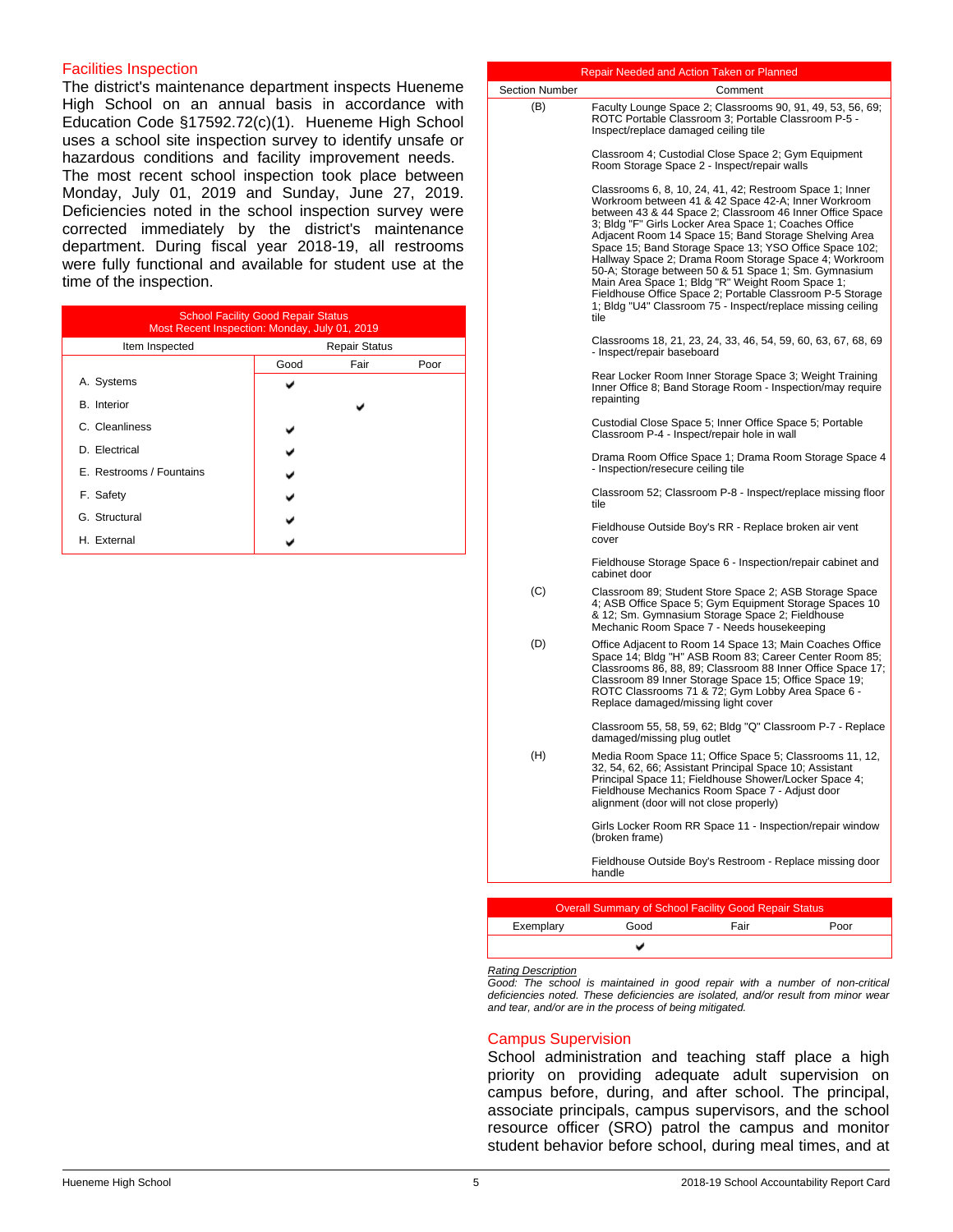dismissal. To enhance two-way routine communication and facilitate an immediate response to urgent situations. the administration team carries hand-held radios while on campus.

Hueneme High School is a closed campus. During school hours, all visitors must sign in at the school's office and wear identification badges while on school grounds.

## School Site Safety Plan

The Comprehensive School Site Safety Plan was developed for Hueneme High School in collaboration with local agencies and the district office to fulfill Senate Bill 187 requirements. Components of this plan include child abuse reporting procedures, teacher notification of dangerous pupil procedures, disaster response dangerous pupil procedures, disaster response procedures, procedures for safe arrival and departure from school, sexual harassment policy, and dress code policy. The school's most recent school safety plan was reviewed, updated, and discussed with school staff in October 2019.

# Classroom Environment

## Discipline & Climate for Learning

Hueneme High School's discipline policies are based upon Positive Behavioral Interventions and Supports (PBIS) and a Multi-Tiered System of Supports approach to social, emotional and behavioral support. This school-wide positive behavior management plan is used as a guide to develop school rules, develop behavior management programs, promote responsibility, promote respect, and minimize classroom disruptions. disciplinary intervention is managed by school administrators in a fair, firm, and consistent manner based upon the nature of each situation.

| <b>Suspensions &amp; Expulsions</b> |       |                 |       |  |
|-------------------------------------|-------|-----------------|-------|--|
|                                     | 16-17 | $17 - 18$       | 18-19 |  |
|                                     |       | School          |       |  |
| % Students Suspended                | 6.7   | 5.2             | 6.7   |  |
| % Students Expelled                 | 0.3   | 0.2             | 0.6   |  |
|                                     |       | <b>District</b> |       |  |
| % Students Suspended                | 6.3   | 5.2             | 6.2   |  |
| % Students Expelled                 | 0.2   | 0.1             | 0.3   |  |
|                                     |       | State           |       |  |
| % Students Suspended                | 3.6   | 3.5             | 3.5   |  |
| % Students Expelled                 | 0.1   | 0.1             | 0.1   |  |

#### Class Size

The Teaching Load Distribution table in this report illustrates the distribution of class sizes by subject area, the average class size, and the number of classes that contain 1-22 students, 23-32 students, and 33 or more students. Calculations exclude classrooms of 50 or more students.

| Average Class Size and Class Size Distribution |               |          |                          |       |  |  |  |
|------------------------------------------------|---------------|----------|--------------------------|-------|--|--|--|
|                                                |               | 2016-17  |                          |       |  |  |  |
|                                                | Avg.<br>Class |          | <b>Number of Classes</b> |       |  |  |  |
| <b>Subject</b>                                 | <b>Size</b>   | $1 - 22$ | 23-32                    | $33+$ |  |  |  |
| English                                        | 29.0          | 19       | 26                       | 41    |  |  |  |
| <b>Mathematics</b>                             | 29.0          | 12       | 29                       | 31    |  |  |  |
| Science                                        | 29.0          | 11       | 23                       | 32    |  |  |  |
| Social Science                                 | 28.0          | 16       | 21                       | 34    |  |  |  |
|                                                |               |          | 2017-18                  |       |  |  |  |
|                                                | Avg.<br>Class |          | <b>Number of Classes</b> |       |  |  |  |
| <b>Subject</b>                                 | <b>Size</b>   | $1 - 22$ | 23-32                    | $33+$ |  |  |  |
| English                                        | 27.0          | 25       | 21                       | 44    |  |  |  |
| <b>Mathematics</b>                             | 27.0          | 21       | 16                       | 40    |  |  |  |
| Science                                        | 26.0          | 18       | 21                       | 30    |  |  |  |
| Social Science                                 | 26.0          | 19       | 21                       | 33    |  |  |  |
|                                                |               |          | 2018-19                  |       |  |  |  |
|                                                | Avg.<br>Class |          | <b>Number of Classes</b> |       |  |  |  |
| <b>Subject</b>                                 | <b>Size</b>   | $1 - 22$ | 23-32                    | $33+$ |  |  |  |
| English                                        | 29.0          | 16       | 26                       | 44    |  |  |  |
| <b>Mathematics</b>                             | 27.0          | 24       | 24                       | 32    |  |  |  |
| Science                                        | 29.0          | 12       | 14                       | 39    |  |  |  |
| Social Science                                 | 28.0          | 12       | 22                       | 34    |  |  |  |

*\*Number of classes indicates how many classrooms fall into each size category (a range of total students per classroom). At the secondary level, this information is reported by subject area rather than grade level.*

## Dropout & Graduation Rates

Hueneme High School's teachers and administrative staff practice the early identification of and intervention on behalf of students who exhibit warning signs and/or behavioral traits that may lead to dropping out of school. Intervention strategies used to promote attendance and reduce dropout rates include parent conferences, Edgenuity, credit recovery, monitoring test results and performance, counseling structured day, Saturday tutoring classes, attendance monitoring by the CWA Coordinator, and the Pathway to Graduation after school or Saturday program. Understanding that the needs of each student are different, administrators, counselors, and teaching staff continue their efforts to discover successful solutions to help students complete their high school program.

Students must accumulate 230 course credits to receive a high school diploma from Hueneme High School. Alternative methods of acquiring a diploma are available through the continuation school, community day school, adult school, Condor High School (independent study), and credit recovery for those students who have been unsuccessful in a high school environment or have exhausted their opportunities to remain at Hueneme High School.

In the following Dropout & Graduation Rates table, 2017-18 data is the most current information available, since state certification/release dates for dropout data occur too late for inclusion in this report. Detailed information about dropout rates and graduation rates can be found on the DataQuest Web page at http://dq.cde.ca.gov/dataquest/.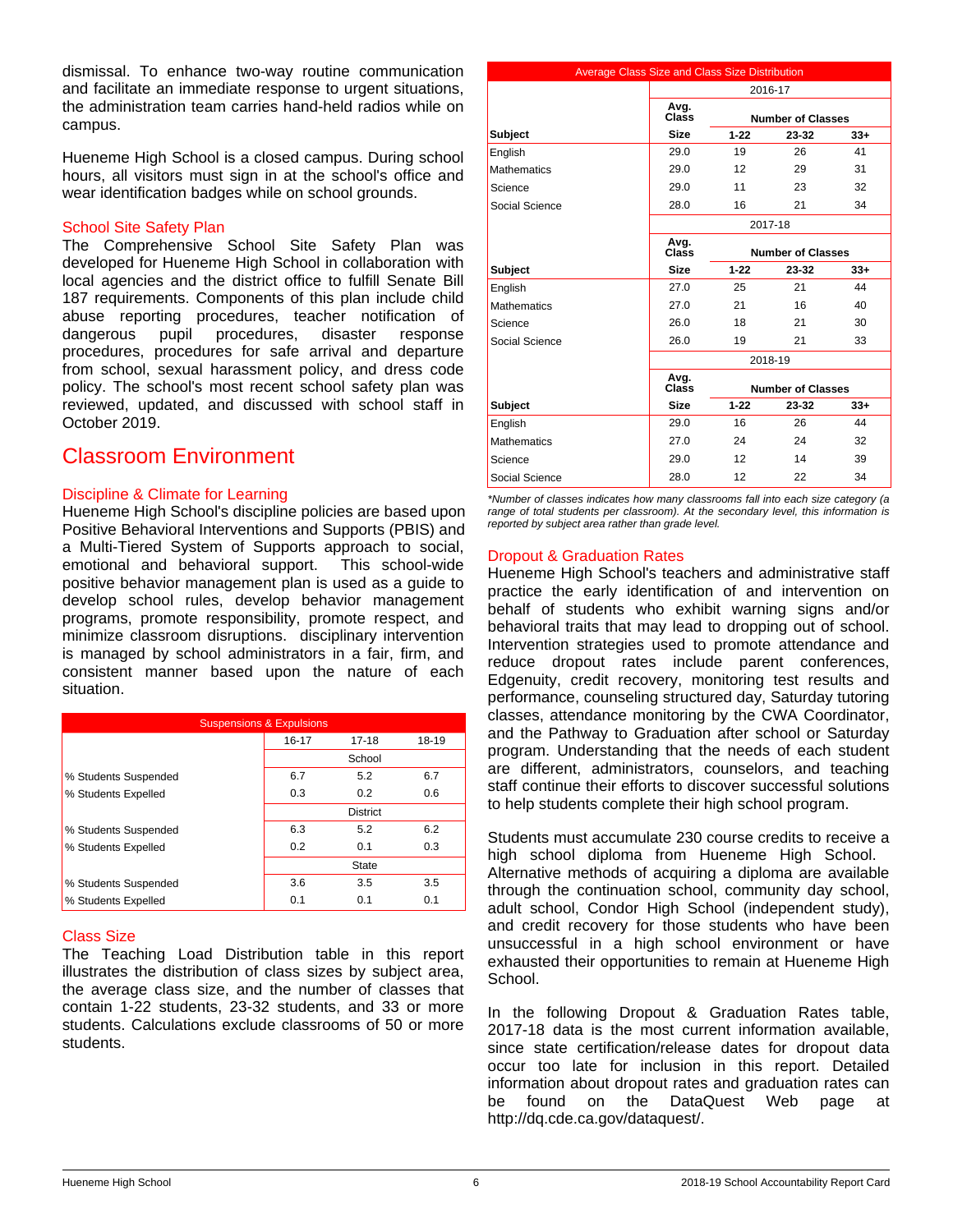| Dropout & Graduation Rates (Four-Year Cohort Rate) |                 |       |           |  |
|----------------------------------------------------|-----------------|-------|-----------|--|
|                                                    | School          |       |           |  |
|                                                    | 15-16           | 16-17 | 17-18     |  |
| Dropout Rate                                       | 9.8%            | 5.5%  | 10.0%     |  |
| <b>Graduation Rate</b>                             | 84.5%           | 88.3% | 82.2%     |  |
|                                                    | <b>District</b> |       |           |  |
|                                                    | $15 - 16$       | 16-17 | $17 - 18$ |  |
| Dropout Rate                                       | 8.3%            | 7.1%  | 7.1%      |  |
| <b>Graduation Rate</b>                             | 83.7%           | 85.6% | 84.9%     |  |
|                                                    |                 | State |           |  |
|                                                    | 15-16           | 16-17 | 17-18     |  |
| Dropout Rate                                       | 9.7%            | 9.1%  | 9.6%      |  |
| <b>Graduation Rate</b>                             | 83.8%           | 82.7% | 83.0%     |  |

*For the formula to calculate the 2017-18 and 2018-19 adjusted cohort graduation rate, see the 2018-19 Data Element Definitions document located on the SARC web page at https://www.cde.ca.gov/ta/ac/sa/*

# Curriculum & Instruction

## Staff Development

All training and curriculum development activities at Hueneme High School revolve around the California State Content Standards and Frameworks. During the 2018-19 school year, Hueneme High School held staff development training devoted to:

- AVID Strategies (Focused Note-taking)
- Data Chats
- Positive Behavioral Interventions & Supports (PBIS)
- 1:1 Technology Use (T3)
- Researched Based Instructional Strategies
- Technology Training
- Creating an Effective and Friendly Classroom
- Designing Interactive Learning Experiences for all **Students**
- Monitoring and Assessing Student Learning
- Schoolwide Safety Lockdown 1 & 2
- Student Achievement and Increasing Graduation Rates

Decisions concerning selection of staff development activities are performed by all staff using tools such as teacher input, state assessment results, and data analysis to determine the areas in which additional teacher training may enhance classroom instruction and increase student achievement levels. Hueneme High School supports ongoing professional growth throughout the year on weekly early release days. Teachers meet in both grade level and department level teams to conduct data analysis to identify areas of need. Teaching staff are provided the opportunity to participate in district-sponsored staff development workshops or training session as 1) a supplement to site-based staff development, 2) for reinforcement of or follow-up on previous training, or 3) follow-up training for newly implemented programs/curricula.

During the 2017-18, 2018-19 and 2019-20 school years, Hueneme High School's teachers had the opportunity to attend the following events hosted by the Oxnard Union High School District:

2017-18 Training:

- Next Generation Science Standards (NGSS)
- English Language Arts
- English Language Development/World Language
- Mathematics
- Social Science
- Career Technical Education

#### 2018-19 Training:

- Next Generation Science Standards (NGSS)
- English Language Arts (ELA)
- Mathematics
- Social Science
- iLit Training

2019-20 Training:

- Multi-Tiered System of Supports (MTSS)
- iLit Reading Intervention
- SkillsUSA Training for Career Pathways
- Edge Training for ESL Students
- Curriculum Design for Dual Language Immersion
- Textbook Pilot Training for Science and ELA
- Math Leadership Network
- Digital Broadcast
- Ethnic Studies Curriculum Development
- Dual Immersion Textbook Pilot Training
- VC Innovates
- AP Spanish Committee Test Development
- Next Generation Science Standards (NGSS)
- Library Learning Day
- AVID Elective Focused Note-Taking
- Data Chats for Common Assessments, Corrective Teaching, and Engagement
- Google Platform Training
- PLC Summer Curriculum Planning, Common Syllabi, Technology Use, Student Engagement
- Positive Behavioral Interventions & Supports (PBIS)

Hueneme High School offers support to new and veteran teachers through peer coaching and mentoring. Instructional aides are provided targeted training focused on teaching strategies and curriculum content. Substitute teachers are invited to participate in designated staff development activities. All staff are encouraged to attend professional workshops and conferences. Classified support staff receive job-related training from department supervisors and district representatives.

| Number of School Days Dedicated to Staff Development and Continuous<br>Improvement |         |         |  |
|------------------------------------------------------------------------------------|---------|---------|--|
| 2017-18                                                                            | 2018-19 | 2019-20 |  |
|                                                                                    |         |         |  |

#### Instructional Materials

All textbooks used in the core curriculum at Hueneme High School are aligned to the California Content Standards and Frameworks. Standards-based instructional materials are approved by the district's Board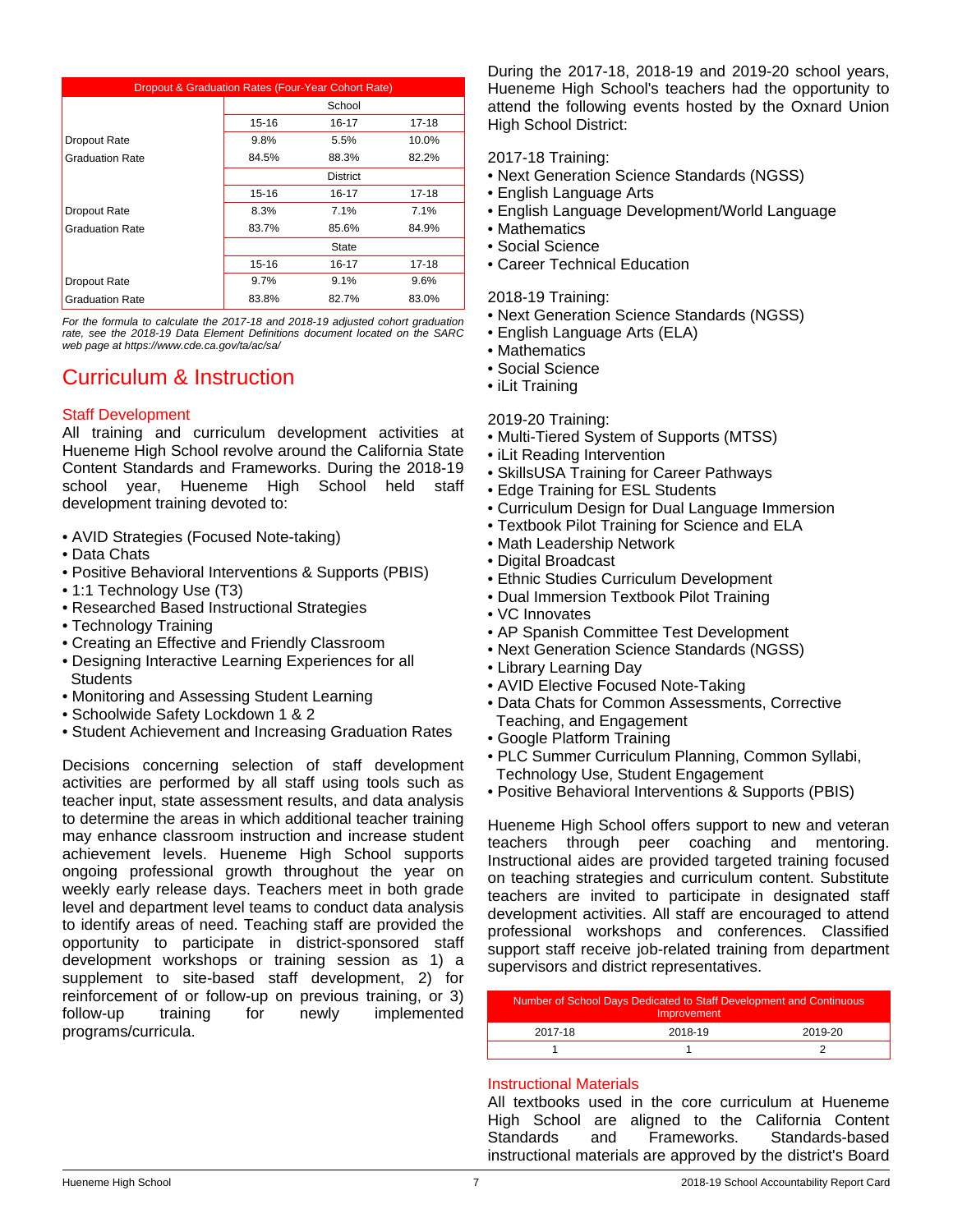of Trustees. The district follows the State Board of Education's six-year adoption cycle for core content materials and the eight-year cycle for textbook adoptions in foreign language, visual and performing arts, and health.

On Wednesday, September 25, 2019, the Oxnard Union High School District's Board of Trustees held a public hearing to certify the extent to which textbooks and instructional materials have been provided to students. The Board of Trustees adopted Resolution #19-44 which certifies as required by Education Code §60119 (1) that textbooks and instructional materials were provided to all students, including English learners, in the district to the extent that each pupil has a textbook or instructional materials, or both, to use in class and to take home, (2) sufficient textbooks and instructional materials were provided to each student, including English learners, that are aligned to the academic content standards and consistent with the cycles and content of the curriculum frameworks in math, science, history-social science, and English/language arts, (3) sufficient textbooks or instructional materials were provided to each pupil enrolled in foreign language or health classes, and (4) sufficient laboratory science equipment was available for science laboratory classes offered in grades 9-12 inclusive.

In addition to core subject areas, districts are required to disclose in their SARCs the sufficiency of instructional materials used for their visual/performing arts curricula. During the 2019-20 school year, Oxnard Union High School District provided each student, including English learners, enrolled in a visual/performing arts class with a textbook or instructional materials to use in class and to take home. These materials complied with the state's content standards and curriculum frameworks.

| <b>Textbooks</b>             |                                                                                                  |                                           |  |  |  |
|------------------------------|--------------------------------------------------------------------------------------------------|-------------------------------------------|--|--|--|
|                              | Adoption Year Publisher & Series                                                                 | <b>Pupils Lacking</b><br><b>Textbooks</b> |  |  |  |
| <b>English Language Arts</b> |                                                                                                  |                                           |  |  |  |
| 2008                         | Bedford Fremont and Worth, The Language<br>of Composition: Reading, Writing, Rhetoric<br>Student | $0\%$                                     |  |  |  |
| 2005                         | McDougal Littell, The Language of Literature                                                     | $0\%$                                     |  |  |  |
| 2016                         | Pearson, The Longman Reader                                                                      | $0\%$                                     |  |  |  |
| 2007                         | Prentice Hall, Literature: An Intro to Reading<br>and Writing                                    | $0\%$                                     |  |  |  |
| 2007                         | Prentice Hall, Timeless Voices, Timeless<br><b>Themes The British Tradition</b>                  | $0\%$                                     |  |  |  |
| 2003                         | W.W. Norton, Norton Anthology - World<br>Masterpieces Volumes 1 & 2                              | $0\%$                                     |  |  |  |
| <b>Foreign Languages</b>     |                                                                                                  |                                           |  |  |  |
| 2011                         | Better Chinese Limited, Discovering Chinese                                                      | $0\%$                                     |  |  |  |
| 2008                         | D.C. Heath, Dime! Pasaporte al Mundo 21                                                          | $0\%$                                     |  |  |  |
| 2007                         | EMC Paradigm, Que Chevere 1, 2, 3                                                                | $0\%$                                     |  |  |  |
| 2007                         | McDougal Littell, Abriendo Puertas: Lenguaje                                                     | $0\%$                                     |  |  |  |
| 2003                         | McDougal Littell, Abriendo Puertas: Tomo I &<br>$\mathbf{u}$                                     | $0\%$                                     |  |  |  |
| 2007                         | McDougal Littell, Discovering French<br>Nouveau                                                  | $0\%$                                     |  |  |  |
| 2007                         | McDougal Littell, En Espanol                                                                     | $0\%$                                     |  |  |  |
| 2005                         | McDougal Littell, En Espanol 1, 2 & 3                                                            | $0\%$                                     |  |  |  |
| 2007                         | Prentice Hall, Abriendo paso: Gramatica                                                          | $0\%$                                     |  |  |  |
| 2007                         | Prentice Hall, Abriendo paso: Lectura                                                            | $0\%$                                     |  |  |  |

| ZUU4                          | Fiernice Hall, <i>Munierlius de lus literaturas</i><br>hispanicas                | <b>U</b> 70 |
|-------------------------------|----------------------------------------------------------------------------------|-------------|
| 2003                          | Prentice Hall, Sendas Literarias 1 & 2                                           | 0%          |
| 2015                          | Vista Higher Learning, D'accord (French)                                         | 0%          |
| 2008                          | Vista Higher Learning, Imaginez: le francais<br>sans frontieres (IB)             | 0%          |
| Health                        |                                                                                  |             |
| 2007                          | Pearson Prentice Hall, Health                                                    | 0%          |
| <b>History-Social Science</b> |                                                                                  |             |
| 2007                          | Cengage Learning, American Pageant, AP<br>Edition                                | $0\%$       |
| 2007                          | Glencoe/McGraw-Hill, World Geography and<br>Cultures                             | 0%          |
| 2008                          | Houghton Mifflin Harcourt, Psychology -<br><b>Principles in Practice</b>         | $0\%$       |
| 2010                          | Houghton Mifflin Harcourt, Sociology: The<br><b>Study of Relationships</b>       | $0\%$       |
| 2007                          | McDougal Littell, Creating America: A History<br>of the United States            | $0\%$       |
| 2007                          | McDougal Littell, The Americans<br>Reconstruction to the 21st Century            | $0\%$       |
| 2006                          | McGraw Hill, Economics: Principles,<br><b>Problems and Policies</b>              | $0\%$       |
| 2006                          | Pearson Prentice Hall, Economics: Principles<br>in Action                        | $0\%$       |
| 2006                          | Pearson Prentice Hall, Magruder's American<br>Government                         | $0\%$       |
| 2007                          | Pearson Prentice Hall, The Western Heritage<br>Since 1300 (AP European History)  | $0\%$       |
| 2007                          | Pearson Prentice Hall, World History: The<br>Modern World                        | $0\%$       |
| 2011                          | Prentice Hall, The Cultural Landscape: An<br>Introduction to Human Geography     | $0\%$       |
| 2007                          | Prentice Hall-Longman, American<br>Government Continuity & Change (AP<br>Course) | $0\%$       |
| 1999                          | Steck-Vaughn, America's Story                                                    | 0%          |
| 2007                          | Wadsworth, AP Psychology                                                         | 0 %         |
| 2010                          | Worth Publishers, Myers Psychology Second<br><b>Edition for AP</b>               | 0%          |
| <b>Mathematics</b>            |                                                                                  |             |
| 2005                          | Cengage Learning, Business Mathematics                                           | 0 %         |
| 2007                          | Cengage Learning, College Algebra:<br><b>Concepts &amp; Models</b>               | $0\%$       |
| 2014                          | CPM Educational Program, Core<br>Connections, Course 3                           | $0\%$       |
| 2013                          | CPM Educational Program, Core<br>Connections, Integrated 1                       | 0 %         |
| 2015                          | CPM Educational Program, Core<br>Connections, Integrated 2                       | 0%          |
| 2016                          | CPM Educational Program, Core<br>Connections, Integrated 3                       | 0%          |
| 2006                          | Glencoe/McGraw-Hill, Mathematics with<br><b>Business Applications</b>            | $0\%$       |
| 1998                          | Globe Fearon, Practical Mathematics for<br>Consumers                             | $0\%$       |
| 2006                          | Houghton Mifflin, PreCalculus with Limits, A<br>Graphing Approach                | $0\%$       |
| 2017                          | Houghton Mifflin Harcourt, Big Ideas Math,<br>Course 1                           | $0\%$       |
| 2017                          | Houghton Mifflin Harcourt, Big Ideas Math,<br>Course 2                           | $0\%$       |
| 2017                          | Houghton Mifflin Harcourt, Big Ideas,<br>Integrated Math 1, 2 & 3                | $0\%$       |
| 2011                          | Kendall Hunt, Calculus: Concepts &<br>Applications                               | $0\%$       |
| 2007                          | Prentice Hall, Elementary Statistics                                             | 0 %         |
| 2007<br>Science               | W. H. Freeman, The Practice of Statistics                                        | $0\%$       |
| 2007                          | Addison Wesley, Biology: Concepts &                                              | 0%          |
|                               | Connections                                                                      |             |
| 2007                          | AGS, Biology - Cycles of Life                                                    | 0%          |
| 2014                          | Cengage Learning, Chemistry (Zumdahl)                                            | 0 %         |
| 2012                          | Cengage Learning, Living in the Environment                                      | 0 %         |
| 2007                          | College Board, Biology: Principles of Life, AP                                   | 0 %         |

2004 Prentice Hall, *Momentos de los literaturas*

 $0<sup>0</sup>$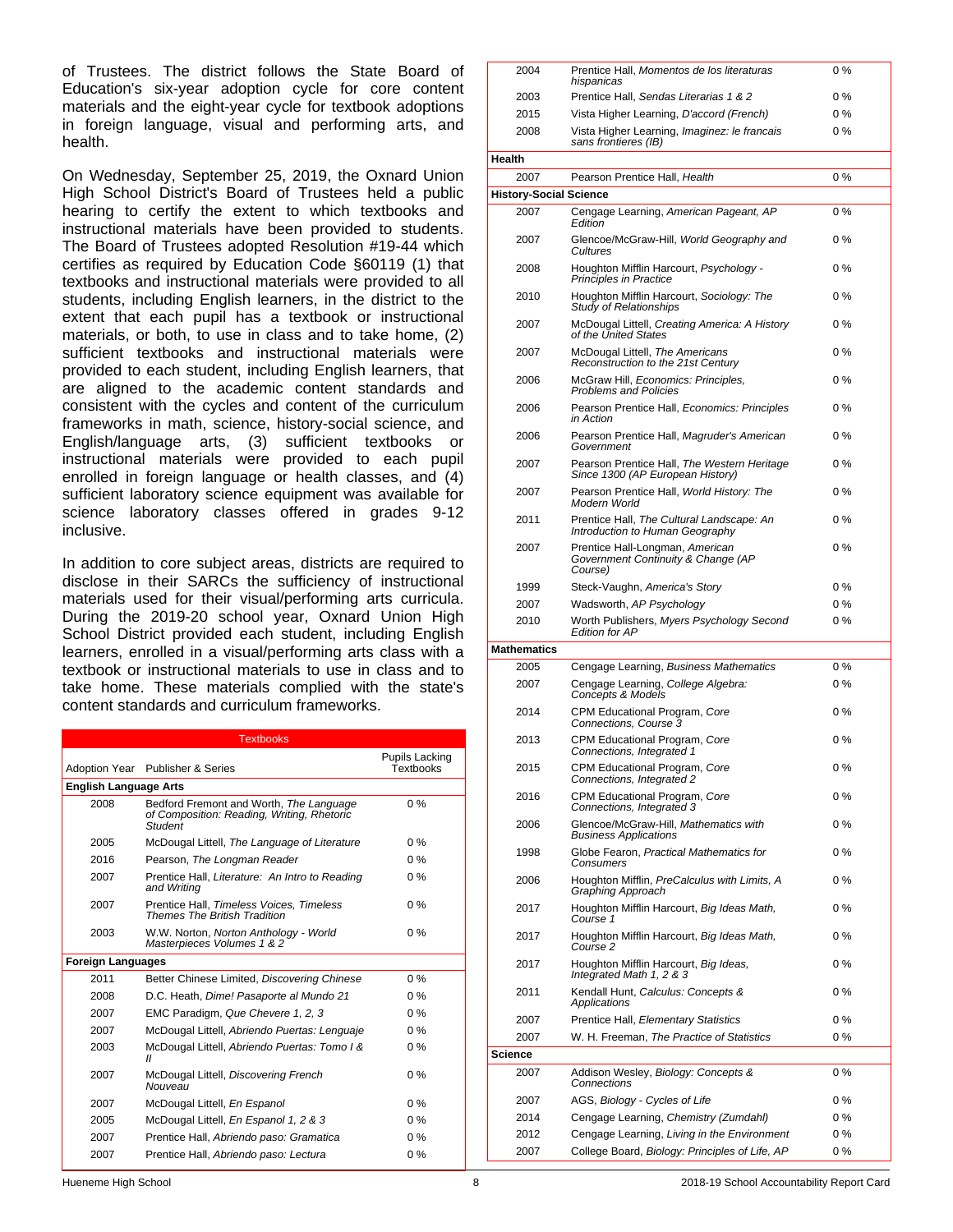|      | Edition                                                                       |       |
|------|-------------------------------------------------------------------------------|-------|
| 2007 | Current Publishing, Life on an Ocean Planet                                   | $0\%$ |
| 2007 | Globe Fearon, Concepts & Challenges in Life<br>Science                        | $0\%$ |
| 2002 | Globe Fearon, Concepts and Challenges in<br><b>Earth Science</b>              | $0\%$ |
| 2007 | Houghton Mifflin, World of Chemistry                                          | $0\%$ |
| 2008 | Houghton Mifflin Harcourt, Environmental<br>Science                           | $0\%$ |
| 2006 | Houghton Mifflin Harcourt, General<br>Chemistry                               | $0\%$ |
| 2007 | It's About Time, Active Chemistry: A Project<br><b>Based Inquiry Approach</b> | $0\%$ |
| 2007 | It's About Time, Active Physics: A Project<br><b>Based Inquiry Approach</b>   | $0\%$ |
| 2006 | J. Wiley & Son, Fundamentals of Physics                                       | $0\%$ |
| 2007 | Pearson Prentice Hall, Conceptual Physics                                     | $0\%$ |
| 2007 | Pearson Prentice Hall, Essentials of Human<br>Anatomy & Physiology            | $0\%$ |
| 2007 | Prentice Hall, Biology                                                        | $0\%$ |
| 2007 | Prentice Hall, Chemistry                                                      | $0\%$ |
| 2004 | Prentice Hall, Introductory Oceanography                                      | $0\%$ |
|      | Science Laboratory Equipment                                                  | $0\%$ |
|      |                                                                               |       |

# College Preparation & Work Readiness

## College Preparation Courses

Students are encouraged to take required courses if they plan on attending a four-year college or university. The adjacent table illustrates the proportion of courses taken and successfully completed in relation to the number of course enrollments (sum of total enrollment in all classes).

#### **Admission Requirements for California Public Universities**

#### University of California

Admission requirements for the University of California (UC) follow guidelines set forth in the Master Plan, which requires that the top one-eighth of the state's high school graduates, as well as those transfer students who have successfully completed specified college work, be eligible for admission to the UC. These requirements are designed to ensure that all eligible students are adequately prepared for University-level work. For general admission requirements please visit the UC website at http://www.universityofcalifornia.edu/admissions/general.h tml.

#### California State University

Admission requirements for the California State University (CSU) use three factors to determine eligibility. They are specific high school courses; grades in specified courses, and test scores; and graduation from high school. Some campuses have higher standards for particular majors or students who live outside the local campus area. Because of the number of students who apply, a few campuses have higher standards (supplementary admission criteria) for all applicants. Most CSU campuses utilize local admission guarantee policies for students who graduate or transfer from high schools and colleges that are historically served by a CSU campus in that region. For general admissions requirements, please visit the<br>California State University Website at California State University Website at http://www.calstate.edu/admission/.

| Courses for UC/CSU Admission                                                        |      |  |
|-------------------------------------------------------------------------------------|------|--|
|                                                                                     | $\%$ |  |
| 2018-19 Pupils Enrolled in Courses Required for UC/CSU<br>Admission                 | 97.7 |  |
| 2017-18 Graduates who Completed all Courses Required for<br><b>UC/CSU Admission</b> | 37 8 |  |
|                                                                                     |      |  |

#### Advanced Placement

In 2018-19, Hueneme High School offered advanced placement courses for those students seeking to qualify for college credit. Sophomores, juniors, and seniors achieving a score of three, four, or five on the final AP exams qualify for college credit at most of the nation's colleges.

| Number of Advanced Placement Courses Offered<br>2018-19   |          |      |  |
|-----------------------------------------------------------|----------|------|--|
| No. of Courses % of Students<br>Offered*<br>in AP Courses |          |      |  |
| <b>Computer Science</b>                                   | $\Omega$ | N/A  |  |
| English                                                   | 3        | N/A  |  |
| Fine and Performing Arts                                  | $\Omega$ | N/A  |  |
| Foreign Language                                          | 6        | N/A  |  |
| <b>Mathematics</b>                                        | 3        | N/A  |  |
| Science                                                   | 1        | N/A  |  |
| Social Science                                            | 8        | N/A  |  |
| <b>All Courses</b>                                        | 21       | 19.8 |  |

*Note: Cells with N/A values do not require data.*

*\* Where there are student course enrollments of at least one student.*

## Workforce Preparation

Students in grades nine through twelve receive counseling from school personnel regarding career paths and courses of study. During their freshman year, students meet with the counselor to discuss their four-year academic plan and are introduced to Hueneme High School's technical and career education programs; the counselor meets at least once a year with each student to follow-up on their progress in meeting graduation requirements and career objectives. All career and technical education (CTE) courses comply with state-adopted content standards and are integrated into the student's four-year academic plan as elective courses. Hueneme High School offers the following programs that promote leadership, develop job-related skills, provide on-the-job experience, and increase interest in school:

- Work Experience
- Career Education Center (CEC) Programs
- Workability
- Career/Partnership Academies
- Naviance
- Internships

Individual student assessment of work readiness skills takes place through 1) End of course exams; 2) Completion of course-required projects; 3) On-the-job observation; and 4) Classroom observation.

Work experience students are partnered with local employers that provide on-the-job training and mentoring for students 16 years of age or older. Work experience students receive guidance and supervision designed to ensure maximum educational benefit from part-time job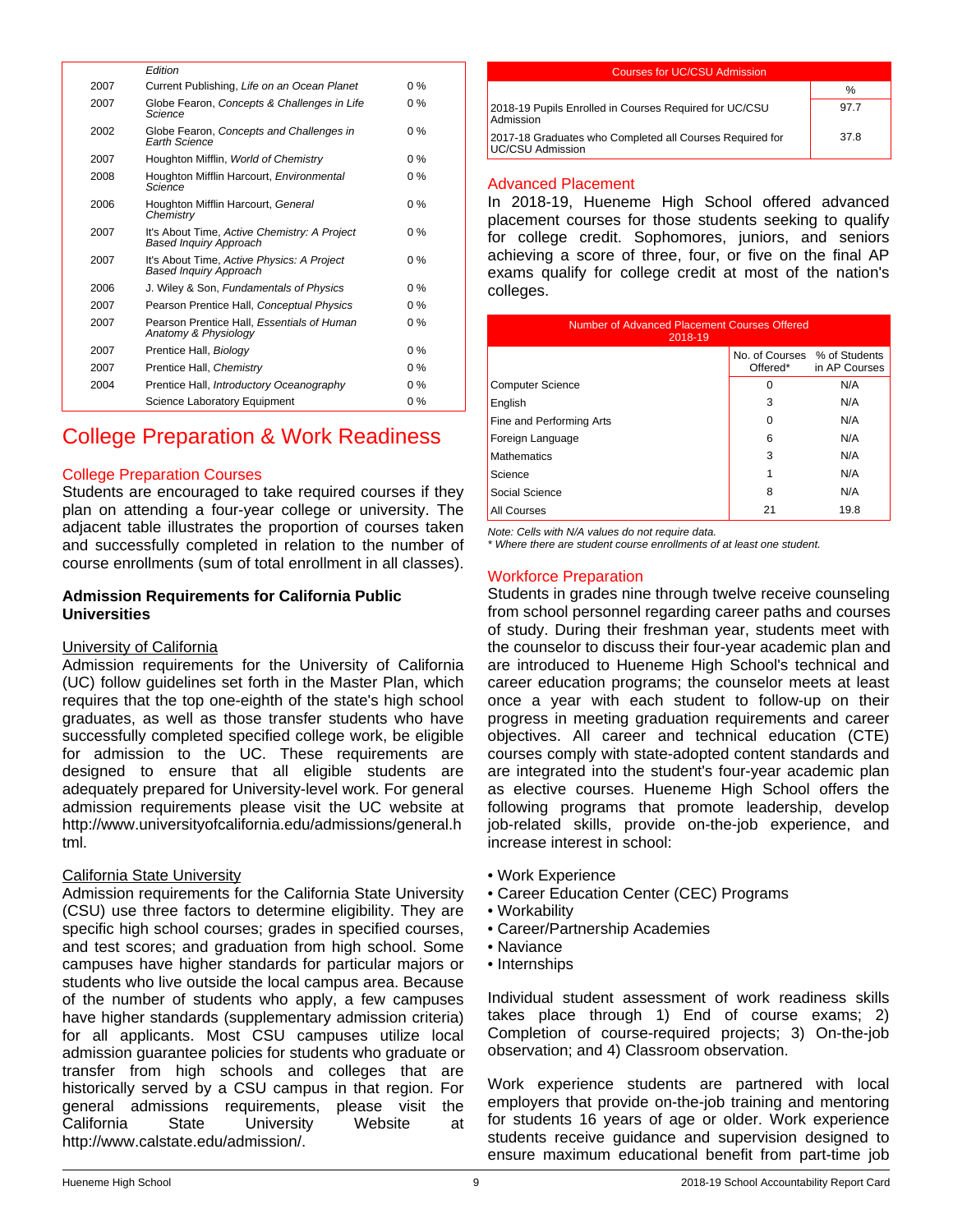placement. For more information, students should contact the counselor.

Career Education Center (CEC) Programs are offered in partnership with the County Office of Education. A variety of career technical education courses are available to help prepare high school students (16 years and older) for entry-level employment, upgrading current job skills, or obtaining more advanced levels of education.

Workability provides work experience opportunities outside the school day that meet the students' interests and aptitudes while providing real-world job experience prior to graduation. The program is available to all students with disabilities who have an Individualized Education Plan.

Hueneme High School's career/partnership program components include rigorous academics with a career focus, a team of teachers, and active business involvement. During the 2018-19 school year, Hueneme High School offered the following career academy programs:

- CERT Program Pathway (Year 1)
- Engineering and Design Careers Academy
- NJROTC
- Youth & Education Services Academy

Students enrolled in the career/partnership academies are enrolled in core classes where instructional content is more closely related to the student's chosen field of study. Core curriculum teachers and partnership academy teachers collaborate regularly to ensure three-year terms and coursework are in alignment with state standards and students' needs.

During the 2018-19 school year, Hueneme High School offered the following career technical education programs as elective courses:

- Desktop Publishing
- Consumer Economics
- Child Development & Guidance
- CISCO Academy
- Computer Operations/Networking
- Digital Broadcasting
- Engineering
- General Office Occupations
- Information Technology
- CEC Auto Paint, Auto Service Air, Computer B/Sft, Dental/Radiology, Emergency First Response, Floral Design, Fashion/Retail, Graphic Design, Medical/Office Assistant, Nursing 1
- Video Production & Technology
- Youth Education Services

Hueneme High School receives funds from the Carl D. Perkins Vocational and Technical Education Act (Perkins). This grant enables Hueneme High School to provide its students with the academic and technical skills needed to succeed in a knowledge- and skills-based economy and helps provide programs that prepare students for both postsecondary education and the careers of their choice. CTE table in this report shows the total number of students participating in the district's CTE courses and regional occupational programs and program completion rates. For more information on career technical programs, CEC, workability, partnership academies, and work experience, contact the counselor or visit the state's career technical website at http://www.cde.ca.gov/ci/ct/.

| <b>Career Technical Education (CTE) Program Participation</b><br>2018-19                                             |       |
|----------------------------------------------------------------------------------------------------------------------|-------|
| Total number of students participating in CTE programs                                                               | 678   |
| Percentage of students completing CTE program and earning a<br>high school diploma                                   | 31.9% |
| Percentage of CTE courses sequenced or articulated between<br>the school and institutions of postsecondary education | 11.4% |

# Professional Staff

## Counseling & Support Staff

Hueneme High School provides professional, highly qualified staff that provide additional services and support centered on the whole student academically, physically, and mentally. The Counseling and Support Services table in this report illustrates the availability of non-instructional support staff to Hueneme High School's students. Full-time equivalent (FTE) is a standard measurement used to identify an employee's regular work load on a weekly basis. For example, an FTE of 1.0 designates a full-time position and the employee is on campus and available all day every day of the week; an FTE of 0.5 indicates that the staff member is available and on campus a portion (50%) of the week.

| <b>Academic Counselors &amp; Other Support Staff</b><br>(Nonteaching Professional Staff)<br>2018-19 |                 |      |  |
|-----------------------------------------------------------------------------------------------------|-----------------|------|--|
|                                                                                                     | No. of<br>Staff | FTE. |  |
| Academic Counselor                                                                                  | 5               | 4.4  |  |
| <b>Campus Sueprvisors</b>                                                                           | 6               | 2.9  |  |
| Guidance Technicians                                                                                | 2               | 1.5  |  |
| Psychologists                                                                                       | 2               | 1.4  |  |
| Speech & Language Specialists                                                                       | 2               | 1.4  |  |
| <b>Adaptive PE</b>                                                                                  |                 | 0.3  |  |
| Career Center Technician                                                                            |                 | 1.0  |  |
| <b>Nurse</b>                                                                                        |                 | 1.0  |  |
| Special Program Counselor                                                                           |                 | 1.0  |  |
| <b>Student Intervention Specialist</b>                                                              |                 | 1.0  |  |
| Student Resource Officer (SRO)                                                                      |                 | 1.0  |  |
| Counselor-to-Student Ratio: 1:437                                                                   |                 |      |  |

*Note: One Full Time Equivalent (FTE) equals one staff member working full time; one FTE could also represent two staff members who each work 50% of full time.*

#### Teacher Assignment

During the 2018-19 school year, Hueneme High School had 91 teachers who met all credential requirements in accordance with state guidelines. The chart below identifies the number of teachers at both the school and district who are 1) fully credentialed; 2) without full credentials; 3) teaching outside subject area of competence; 4) misassignments for English learners; 5) total teacher misassignments; and 6) vacant teacher positions. The term "misassignments" refers to the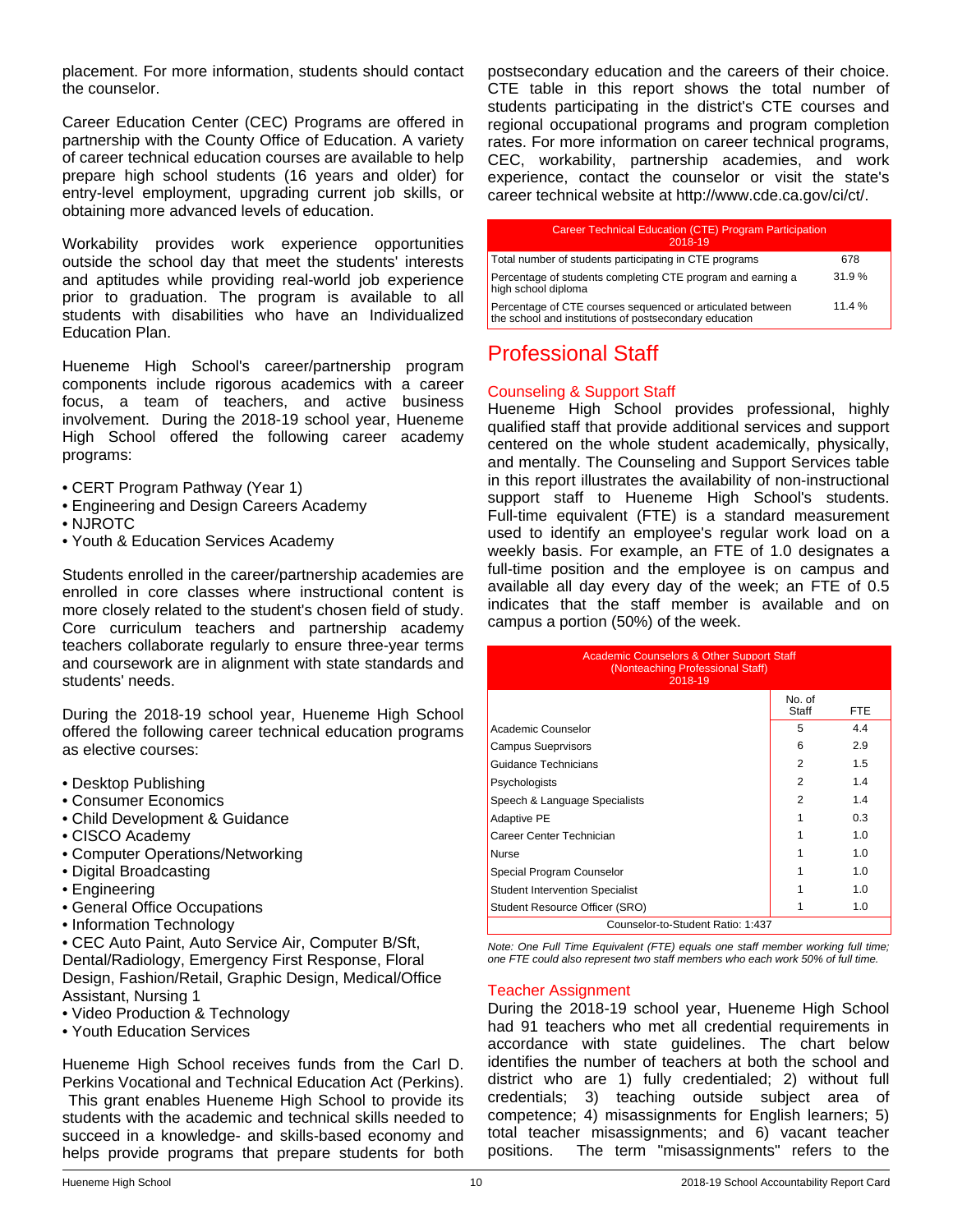number of positions filled by teachers who lack legal authorization to teach that grade level, subject area, student group, etc.

| <b>Teacher Credentials &amp; Assignments</b>                                             |       |        |           |                 |
|------------------------------------------------------------------------------------------|-------|--------|-----------|-----------------|
|                                                                                          |       | School |           | <b>District</b> |
|                                                                                          | 17-18 | 18-19  | $19 - 20$ | 19-20           |
| <b>Total Teachers</b>                                                                    | 93    | 92     | 94        | 699             |
| <b>Teachers With Full Credentials</b>                                                    | 93    | 91     | 94        | 695             |
| <b>Teachers Without Full</b><br>Credentials                                              | O     |        | 0         | 4               |
| <b>Teachers Teaching Outside</b><br>Subject Area of Competence<br>(With Full Credential) | 12    | 11     | 13        | 94              |
| Misassignments of Teachers of<br><b>English Learners</b>                                 | O     | ∩      | O         | O               |
| Total Teacher Misassignments*                                                            | O     | n      | O         | 94              |
| <b>Vacant Teacher Positions</b>                                                          |       |        |           | 5               |

*Note: "Misassignments" refers to the number of positions filled by teachers who lack legal authorization to teach that grade level, subject area, student group, etc.*

*\*Total Teacher Misassignments includes the number of Misassignments of Teachers of English Learners.*

# District Expenditures

## Salary & Budget Comparison

State law requires comparative salary and budget information to be reported to the general public. For comparison purposes, the State Department of Education has provided average salary data from school districts having similar average daily attendance throughout the state. (Note: 2017-18 salary comparison data was the most recent data available at the time this report was published.)

| <b>Teacher and Administrative Salaries</b><br>2017-18 |                 |                                                   |  |  |
|-------------------------------------------------------|-----------------|---------------------------------------------------|--|--|
|                                                       | <b>District</b> | State Average of<br>Districts in Same<br>Category |  |  |
| Beginning Teacher Salary                              | \$53,785        | \$52,466                                          |  |  |
| Mid-Range Teacher Salary                              | \$96,547        | \$87,373                                          |  |  |
| <b>Highest Teacher Salary</b>                         | \$104,556       | \$109,803                                         |  |  |
| Superintendent Salary                                 | \$220,420       | \$241,221                                         |  |  |
| <b>Average Principal Salaries:</b>                    |                 |                                                   |  |  |
| <b>Elementary School</b>                              | N/A             | N/A                                               |  |  |
| Middle School                                         | N/A             | \$142,025                                         |  |  |
| High School                                           | \$148,258       | \$153,904                                         |  |  |
| <b>Percentage of Budget:</b>                          |                 |                                                   |  |  |
| <b>Teacher Salaries</b>                               | 33%             | 33%                                               |  |  |
| Administrative Salaries                               | 4%              | 5%                                                |  |  |

*For detailed information on salaries, see the CDE Certificated Salaries & Benefits Web page at http://www.cde.ca.gov/ds/fd/cs/.*

#### Expenditures Per Student

For the 2017-18 school year, Oxnard Union High School District spent an average of \$11,872 of total general funds to educate each student (based on 2017-18 audited financial statements and in accordance with calculations defined in Education Code §41372). The table in this report 1) compares the school's per pupil expenditures from unrestricted (basic) and restricted (supplemental)

sources with other schools in the district and throughout the state, and 2) compares the average teacher salary at the school site with average teacher salaries at the district and state levels. Detailed information regarding salaries can be found at the CDE website at www.cde.ca.gov/ds/fd/ec/ and www.cde.ca.gov/ds/fd/cs/. (The figures shown in the table below reflect the direct cost of educational services, per ADA, excluding food services, facilities acquisition and construction, and certain other expenditures.)

In addition to general fund state funding, Oxnard Union High School District receives state and federal categorical funding for special programs. For the 2017-18 school year, the district received categorical, special education, and support programs funds for:

- Agricultural Career Technical Education Incentive
- CA Partnership Academies: Green & Clean Academies
- California Career Pathways Trust
- California Clean Energy Jobs Act
- Career and Technical Education Programs
- Career Technical Education Incentive Grant Program
- Department of Rehabilitation
- Education Protection Account
- Governor's CTE Initiative: CA Partnership Academies
- Lottery: Instructional Materials
- Medi-Cal Billing Option
- Ongoing and Major Maintenance Account
- Other Federal Funds
- Other Local: Locally defined
- Special Education
- State Lottery
- STRS On-Behalf Pension Contributions
- Title I, II, III
- Tobacco-Use Prevention Education